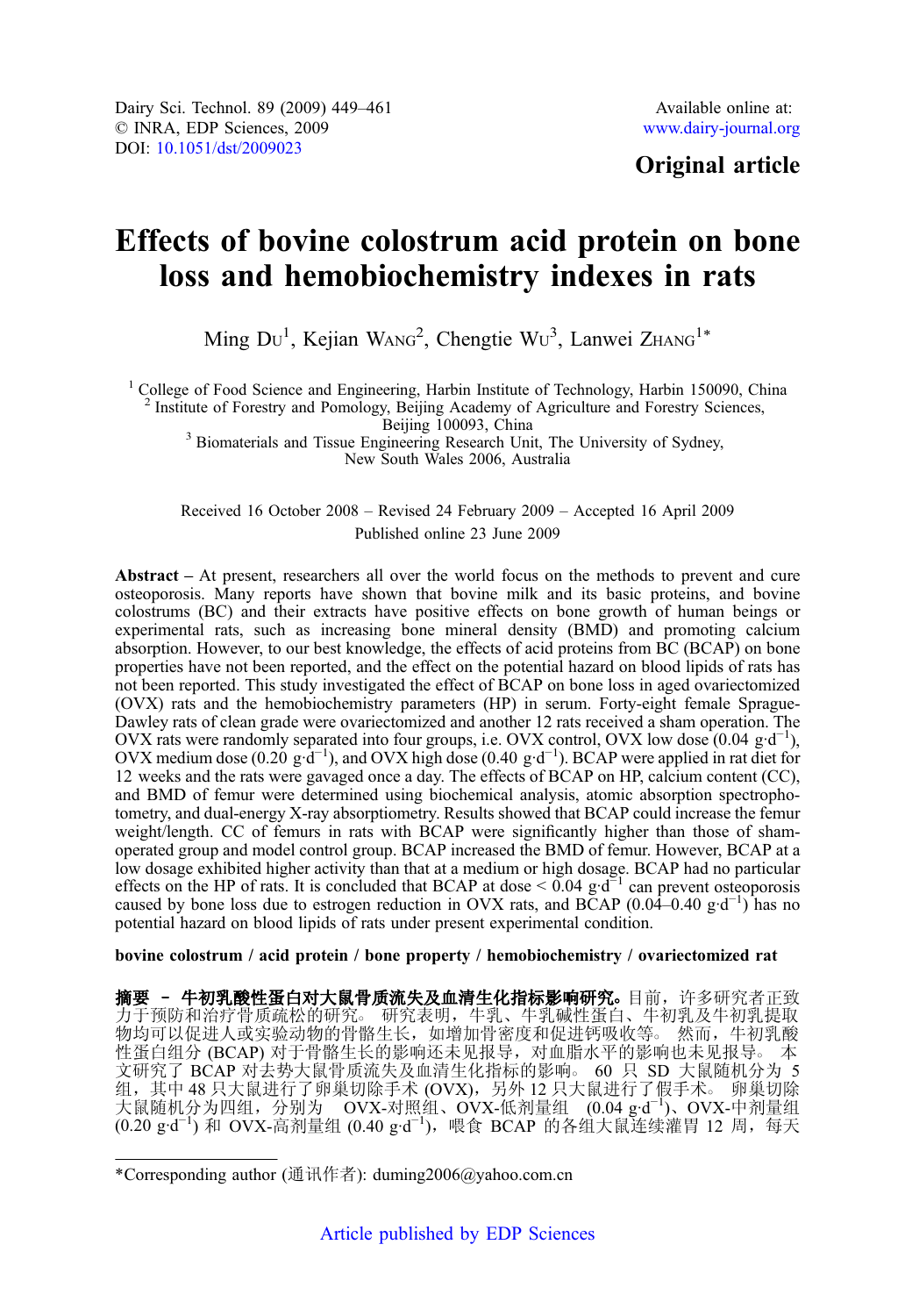灌胃一次。 分别采用生化分析方法、原子吸收光谱法和双能 X-射线法测定了大鼠的血清生 化指标、骨钙含量和骨密度等。 结果表明: 喂食 BCAP 各组大鼠的[股骨重/股骨长]较模型 对照组显著增加,骨钙含量和骨密度显著高于假手术组和模型对照组; 低剂量组效果明显优 于中剂量组和高剂量组。而且, 各组大鼠的血清生化指标未见显著差异。因此得出结论 : 在 低剂量 (≤0.04 g·d<sup>-1</sup>) 条件下, BCAP 具有预防去势大鼠因雌激素下降造成的骨质流失的功 ·<br>效; 在本实验条件下,喂食 BCAP (0.04~0.40 g·d¯) 不会造成大鼠的血脂升高。

# 牛初乳 / 酸性蛋白 / 骨骼特性 / 血清生化指标 / 卵巢切除大鼠

Résumé – Effets de la protéine acide du colostrum bovin sur la perte osseuse et les indices hémobiochimiques chez le rat. La recherche de méthodes de prévention et de traitement de l'ostéoporose fait actuellement l'objet d'études partout dans le monde. De nombreuses publications ont montré que le lait de vache et ses protéines basiques, le colostrum bovin et ses extraits, ont un effet positif sur la croissance osseuse de l'Homme ou des rats, en accroissant la densité minérale osseuse et en favorisant l'absorption du calcium. Cependant, à notre connaissance, les effets des protéines acides du colostrum bovin (PACB) sur les propriétés des os n'ont jamais été rapportés, pas plus que l'effet sur le risque potentiel sur les lipides du sang chez le rat. Cette étude a porté sur l'effet des PACB sur la perte osseuse chez des rattes âgées ovariectomisées (OVX) et sur les paramètres hémobiochimiques du sérum. Des rattes Sprague-Dawley en bon état ont été soit ovariectomisées (48), soit opérées fictivement (12). Les rattes OVX ont été séparées aléatoirement en 4 groupes : OVX contrôle, OVX faible dose (0,04 g·j<sup>-1</sup>), OVX dose moyenne (0,20 g·j<sup>-1</sup>) et OVX dose élevée (0,40 g·j−<sup>1</sup> ). Les PACB ont été introduites dans leur régime alimentaire pendant 12 semaines sous forme de gavage une fois par jour. Les effets des PACB sur les paramètres hémobiochimiques, teneur en calcium et densité minérale osseuse du fémur ont été déterminés par analyse biochimique, spectrophotométrie d'absorption atomique et absorptiométrie biénergique à rayons X. Les résultats ont montré que les PACB pouvaient augmenter le rapport poids/longueur du fémur. Les teneurs en calcium des fémurs de rattes avec PACB étaient significativement plus élevées que celles du groupe opéré fictivement et du groupe de contrôle. Les PACB augmentaient la densité minérale osseuse du fémur. Cependant, les PACB à faible dose avaient une activité supérieure à celle des doses moyennes et élevées. Les PACB n'avaient pas d'effet particulier sur les paramètres hémobiochimiques des rattes. On en conclut que les PACB à doses inférieures à 0,04 g·j<sup>−1</sup> peuvent prévenir l'ostéoporose provoquée par la perte osseuse due à la réduction des œstrogènes chez les rattes ovariectomisées, et que des doses de PACB de 0,04 à 0,40 g·j−<sup>1</sup> ne présentent pas de risque pour les lipides du sang des rattes dans ces conditions expérimentales.

colostrum bovin / protéine acide / propriété osseuse / hémobiochimie / ratte ovariectomisée

# 1. INTRODUCTION

Osteoporosis is presently one of the most critical global health disorders associated with advancing age, especially among postmenopausal women. Menopause results in elevated bone turnover, an imbalance between bone formation and bone resorption, and decreased bone mineral density (BMD). Osteoporosis is mainly caused by the decline of BMD both in human beings and in experimental animals [\[14,](#page-11-0) [16,](#page-11-0) [34,](#page-12-0) [37\]](#page-12-0). Bioactive factors from milk may affect bone metabolism directly as milk has a functional role in the growth of newborn animals. In this respect, any factor leading to a reduction in the rapid menopausal bone loss can impose the perceived risk of osteoporosis in older women. Osteoprotegerin is a member of the tumor necrosis factor superfamily and inhibits osteoclast activity and regulates the immune system. Previous studies have indicated that osteoprotegerin may contribute to the antiresorptive activity of bovine colostrums (BC) and milk on bone [\[43\]](#page-12-0). Milk basic protein (MBP) is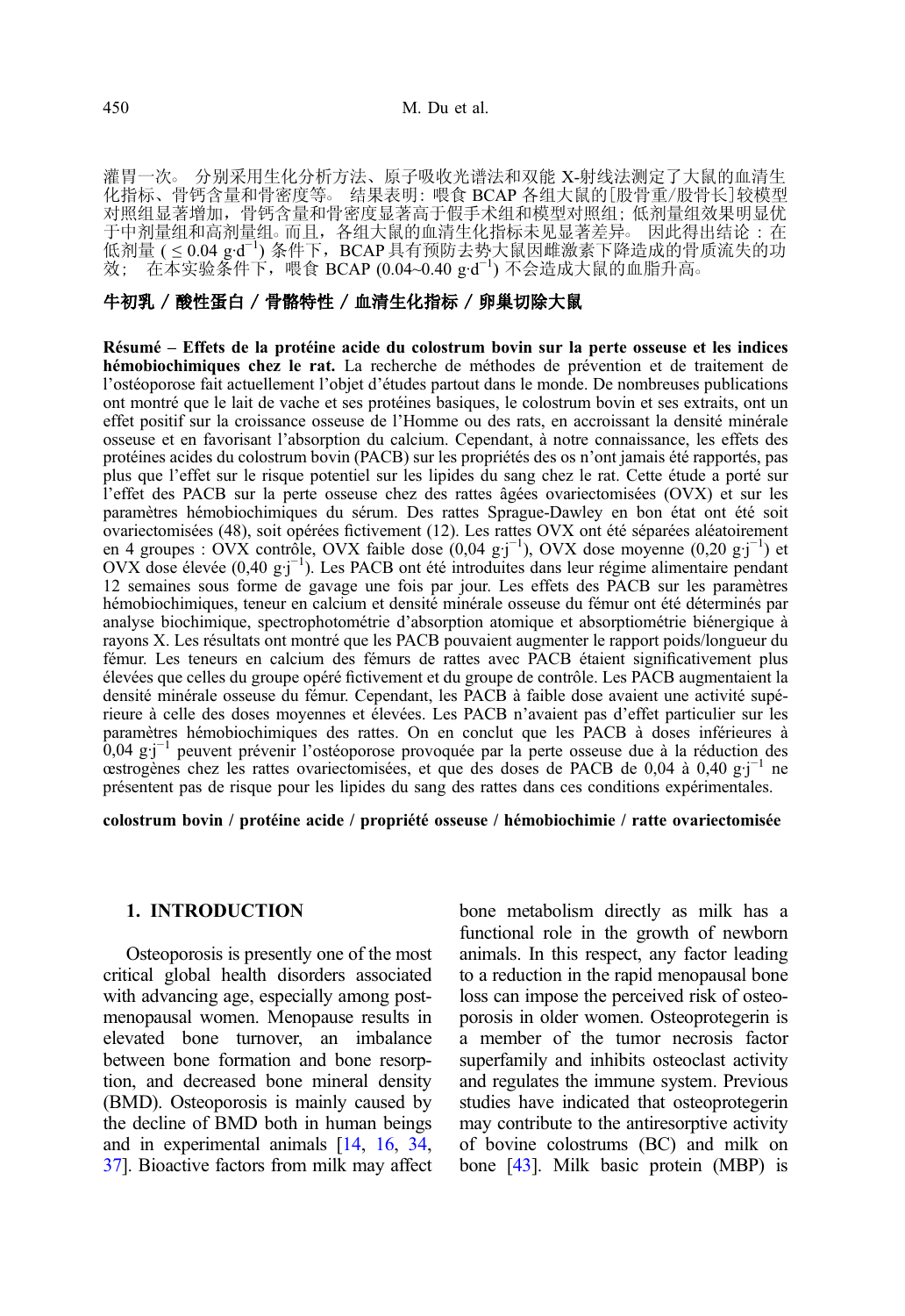a group of bioactive proteins from bovine whey [\[27,](#page-11-0) [39,](#page-12-0) [40\]](#page-12-0). Some research results suggest that MBP suppresses the osteoclast-mediated bone resorption, increases the BMD, and prevents bone loss caused by ovariectomy (OVX) [[26](#page-11-0), [30,](#page-11-0) [40\]](#page-12-0). MBP dose-dependently suppressed the number of pits formed by these osteoclasts, and thus suppressed bone resorption [\[26,](#page-11-0) [27,](#page-11-0) [40](#page-12-0), [45](#page-12-0)]. Moreover, MBP has been evaluated for its use as an ingredient in food and concluded to be safe for its intended use [\[20\]](#page-11-0).

A comparison between acidic and basic protein fractions from whey or milk for reduction of bone loss in OVX rats was carried out by Kruger et al. [\[22](#page-11-0)]. It was reported that whey acidic protein fractions (WAF) protected against bone loss due to OVX in the mature female rats. Their results of BMD of the spine and femur indicated that the acidic protein fractions reduced bone loss due to OVX and maintained bone density above OVX levels. According to the biomechanical data analysis, they also reported that the acid proteins from milk and whey had similar positive effects on bone stiffness, and hence resistance against breaking [\[22\]](#page-11-0).

Influences of bovine colostrums extract (BCE) on osteoblast proliferation and bone growth of fetal rats have been determined by Yao et al. [\[47](#page-12-0)]. Their results showed that the promotion activity of BCE on bone development was more remarkable than that of calcium. Compared with regular bovine milk, BC not only contain abundant protein but also enrich bioactive components that can produce many physiological functions, such as immune regulation activity, antimicrobial activity, muscular/skeletal repair, and bone growth and development enhancement [\[7,](#page-10-0) [17](#page-11-0), [19](#page-11-0), [23\]](#page-11-0). Studies have shown that colostrums are the only natural source of two major growth factors, namely (1) transforming growth factors alpha and beta and (2) insulin-like growth factors 1 and 2 (IGF-1 and IGF-2). These growth factors have significant characteristics for repairing muscle and cartilage [\[41\]](#page-12-0).

The products made from colostrums have been marketed for their health benefits for many years and are generally regarded as safe. Although colostrums are known to contain a large number of biologically active molecules, the effect on hemobiochemistry parameters (HP) has not been investigated when colostrums were used for diet over extended periods of time.

Since BC has more advantages on biological characteristics than mature bovine milk, its bioactivity on bone growth and characteristics has been a major interest in research. There have been many studies on the health functions of proteins from BC. However, the direct or indirect effects of BC on the properties of bone have not been extensively investigated. The effect of acid proteins from BC (BCAP) on the blood biochemistry parameters of rats has not been reported, which was necessarily determined based on the higher concentration of colostrums' nutrients and components. The aim of this study was to investigate the effects of BCAP on the prevention of bone loss in aged OVX rats and HP of rats.

#### 2. MATERIALS AND METHODS

#### 2.1. Preparation of BCAP

BCAP for this study was obtained from fresh BC (the milk produced for the first 24 h in lactation), milking from local farms. After refrigerated rapidly, the milk was stored at 4 °C and processed within 12 h. The colostrum was defatted by centrifugation  $(15\ 000 \times g, 20\ \text{min}, 4\ ^\circ\text{C})$ , sterilized by 0.22 μm ceramic membrane filtration (GEA Filtration, Global Engineering Alliance, Bochum, Germany) (30 °C, 6 bar), concentrated by ultrafiltration membrane with a molecular weight cut-off of 5000 kg·mol<sup>-1</sup>  $(15 \degree C)$ ; some rennet was then added to the solution according to the enzyme's activity, and the precipitated casein was removed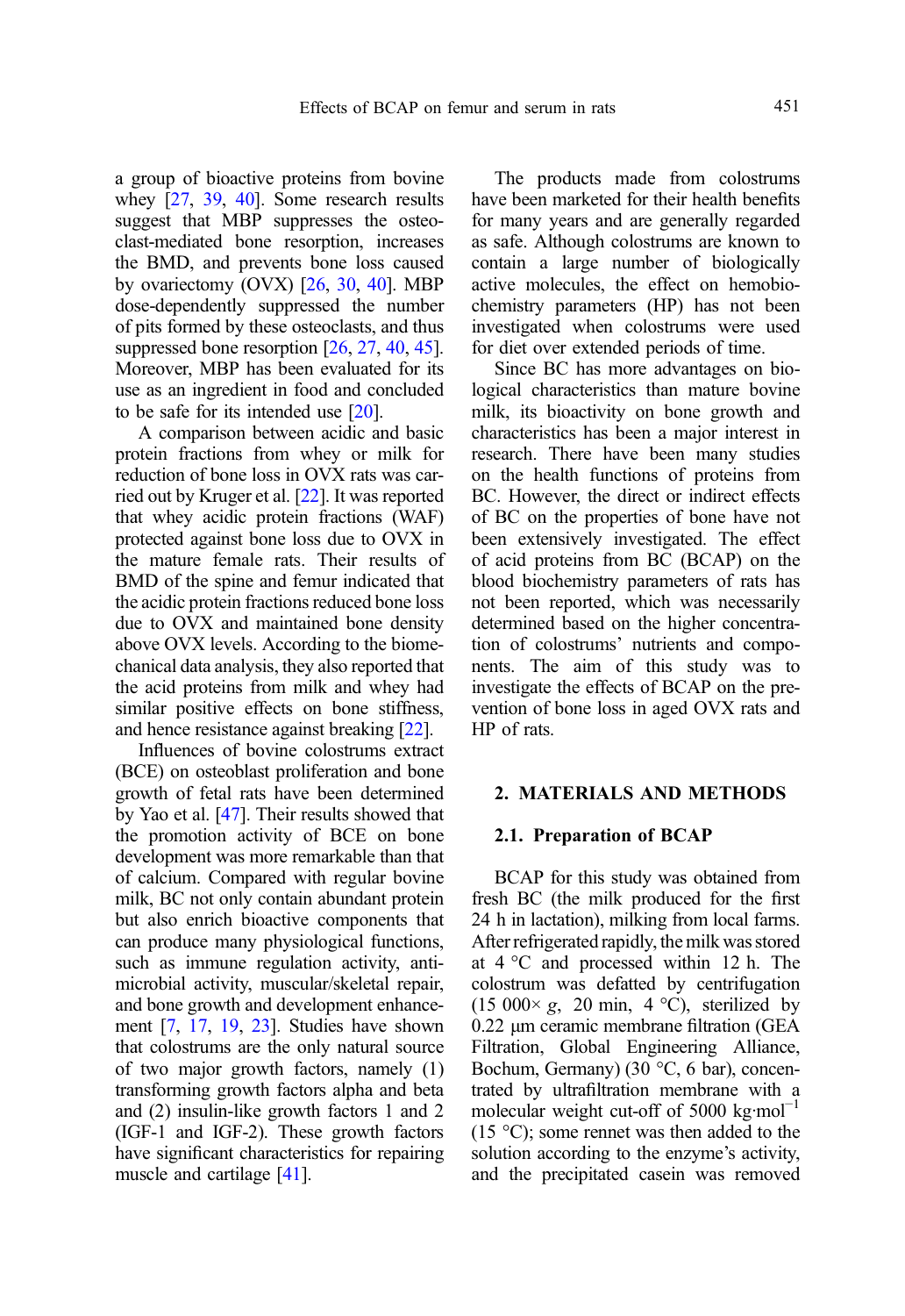| Group             | Control $(A/B)$ | C <sub>1</sub>                        | C <sub>2</sub>                | C <sub>3</sub>         |
|-------------------|-----------------|---------------------------------------|-------------------------------|------------------------|
| Sodium caseinate  | 150             | 148                                   | 140                           | 130                    |
| <b>BCAP</b>       | $\mathbf{0}$    | $0.04 \text{ g} \cdot \text{d}^{-1*}$ | $0.20$ $\rm{g \cdot d}^{-1*}$ | 0.40 $g \cdot d^{-1*}$ |
| Cystine           | 2.7             | 2.7                                   | 2.7                           | 2.7                    |
| Glycine           | 3.3             | 3.3                                   | 3.3                           | 3.3                    |
| Methionine        | 1.5             | 1.5                                   | 1.5                           | 1.5                    |
| Glutamine         | 7               | 7                                     | 7                             | 7                      |
| Cellulose         | 50              | 50                                    | 50                            | 50                     |
| Vitamin mix       | 50              | 50                                    | 50                            | 50                     |
| Mineral mix**     | 50              | 50                                    | 50                            | 50                     |
| Corn oil          | 50              | 50                                    | 50                            | 50                     |
| CaCO <sub>3</sub> | 12.5            | 12.5                                  | 12.5                          | 12.5                   |
| Starch            | 623             | 623                                   | 623                           | 623                    |
| Total             | 1000            | 1000                                  | 1000                          | 1000                   |

Table I. Dietary composition  $(g \cdot kg^{-1})$ .

\* So as to make the fair diet for each group, the gavaged dosage of BCAP and the content of sodium caseinate in groups C1, C2, and C3 was equal to the content of sodium caseinate in groups A and B almost. The mean food intake over the trial was 20  $g d^{-1}$  per animal.

Formulated by Crop and Food Research, New Zealand, according to the National Research Council (1995) nutrient requirements for laboratory animals (AIN 93M). A, sham operation; B, OVX model control; C1, OVX rats gavaged with BCAP of 0.04  $g d^{-1}$ ; C2, OVX rats gavaged with BCAP of 0.20  $g \cdot d^{-1}$ ; and C3, OVX rats gavaged with BCAP of 0.40  $g \cdot d^{-1}$ .

by centrifugation (15 000 $\times$  g, 20 min, 10 °C). The sequential whey was concentrated by ultrafiltration membrane with a molecular weight cut-off of  $1000 \text{ kg/mol}^{-1}$  (15 °C) and loaded onto a column that had been packed with anion exchange resin,  $DEAE_{52}$ cellulose (GE Healthcare, Uppsala, Sweden). The column was sufficiently washed with deionized water (pH 6.9) and the bound protein was eluted with 1 mol·L<sup>-1</sup> NaCl solution (pH 6.9), the pH was adjusted using hydrochloric acid  $(0.1 \text{ mol} \cdot L^{-1})$ . BCAP was then obtained by lyophilization and stored at −20 °C, after dialysis of the eluted fraction in a cellulose membrane tube (Millipore, Billerica, Massachusetts, USA).

#### 2.2. Animals and diets

Sixty female Sprague-Dawley rats (BW  $195 \pm 15$  g) were supplied by the Experimental Animals Center of Harbin Medical University in China. Guidelines for the Care and Use of Animals were followed and approved by the Ethical Committee of Harbin Medical University. Forty-eight of the rats were OVX and the other 12 received a sham operation (A). The animals were fed a modified AIN-76 diet [\[1](#page-10-0), [2](#page-10-0)] (control diet in Tab. I) for a 3-week recovery period after the operation. Afterward, the OVX rats were randomly separated into four groups, i.e. OVX-control group (B), OVX-0.04  $g \cdot d^{-1}$ BCAP (C1),  $\overline{O}V\overline{X}$ -0.20  $g \cdot d^{-1}$  BCAP (C2), and OVX-0.40  $g \cdot d^{-1}$  BCAP (C3). The dose of the fraction was selected according to published studies on the MBP [\[40\]](#page-12-0) and WAF [[21](#page-11-0)]. Animals had access ad libitum to deionized water. Animals in different groups were fed a casein-based semi-synthetic diet for 12 weeks, as given in Table I. The sham and the OVX-control groups received the base diet, and the rats in groups C1, C2, and C3 were gavaged with BCAP according to the modified diet composition once a day. The daily intake of the animals was measured, and their intake was adjusted weekly according to the sham group's body weight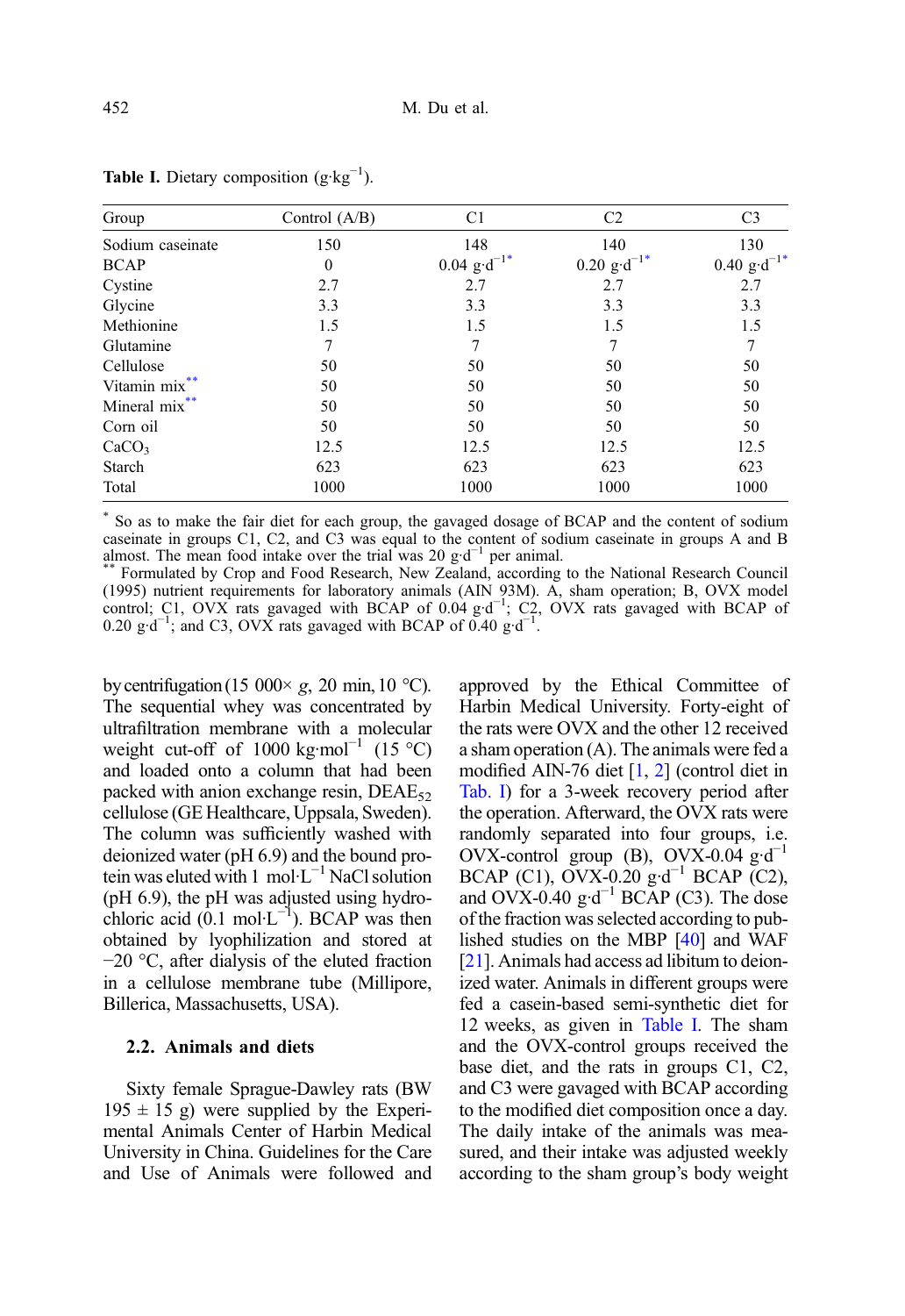in order to prevent excessive body weight gain in the OVX groups. The experimental method was guided by a previous report [[26](#page-11-0)]. Ten rats in each group were used for data measurement. The experiment was performed according to the Guidelines for the Care and Use of Animals and was approved by the Ethical Committee of Harbin Medical University, according to national legislation.

# 2.3. Assay of blood biochemistry parameters in OVX rats

At the end of experiment, the serums from killed rats in all groups were separated. Seven kinds of hemobiochemistry indexes in serum of each group, such as total protein (TP), total cholesterol (TCH), glucose (GLU), high density lipoprotein-cholesterol (HDL-C), low density lipoprotein-cholesterol (LDL-C), triglyceride (TG), and albumin (Alb), were determined using Auto Biochemical Analysis Instrument (Hitachi 7170A, Tokyo, Honshu, Japan). The experimental method was guided by a previous report [[26](#page-11-0)].

#### 2.4. Length and weight of femur investigation

The bone wet weight was obtained using an analytical balance (FA1004N, More-China, Shanghai, China), and the bone length by a vernier caliper (Mitutoyo China, Tianjin, China).

# 2.5. BMD and calcium content determination

The left femur was divided into three aliquots (proximal end, middle segment, and distal end) with a bone saw (Yongkang Tiange Electric Ltd., Guangzhou, China) in order to examine the difference in the effect on the various segments. BMD of the three aliquots of femur was measured with dual-energy X-ray absorptiometry, using a Dichroma Scan DCS-600A (Aloka, Tokyo, Japan) with beam energies of 22 and 53 keV adapted for measuring small animals. The scanning speed was 10 mm·s<sup>-1</sup>. The stability of the measurement was controlled by scanning a phantom for calibration, each time the machine was turned on.

After each weight was measured, all right femurs were dried at 105 °C in an oven. The calcium content (CC) of each femur was then determined using atomic absorption spectrophotometry (PerkinElmer AAnalyst 100, Waltham, Massachusetts, USA) employing a hollow cathode lamp at 422.7 nm and a slit width of 0.7 nm, after wet digestion ( $HNO<sub>3</sub>:HClO<sub>4</sub>$ , 4:1; v/v) and addition of 2% (w/v) lanthanum as  $La<sub>2</sub>O<sub>3</sub>$ . The working standard solutions were prepared with  $CaCl<sub>2</sub>$ .

#### 2.6. Identifications of proteins in BCAP

The lyophilized BCAP was dissolved in  $0.2 \text{ mol} \cdot \text{L}^{-1}$  phosphate-buffered solution (PBS) (pH 6.9). Fractions of BCAP were isolated consecutively by Sephadex G-100 column  $(1.5 \times 35 \text{ cm})$  (GE Healthcare, Uppsala, Sweden) and Econo-pac Q prepacked column  $(0.59 \times 3.6 \text{ cm})$  (Bio-RAD Co., Beijing, P. R. China). Size exclusion chromatography was run with a buffer mobile phase  $(0.2 \text{ mol} \cdot \text{L}^{-1}$  PBS, pH 6.9) at a flow rate of 0.5 mL·min−<sup>1</sup> . According to the purity requirement, the fraction from Sephadex G-100 was purified further by Econo-pac Q. Anion exchange chromatography was performed using 1.0 mol·L−<sup>1</sup> NaCl 0.2 mol·L<sup>-1</sup> PBS (pH 6.9) buffer as a mobile phase with a  $0.1-1.0$  mol·L<sup>-1</sup> NaCl linear salt gradient at a flow rate of 0.8 mL·min−<sup>1</sup> . The whole chromatography was performed at 4 °C with column effluent monitored at 280 nm. The eluted fraction was concentrated by ultrafiltration after which it was dialyzed exhaustively against ultra-pure water. Each purified protein fraction was identified by N-terminal amino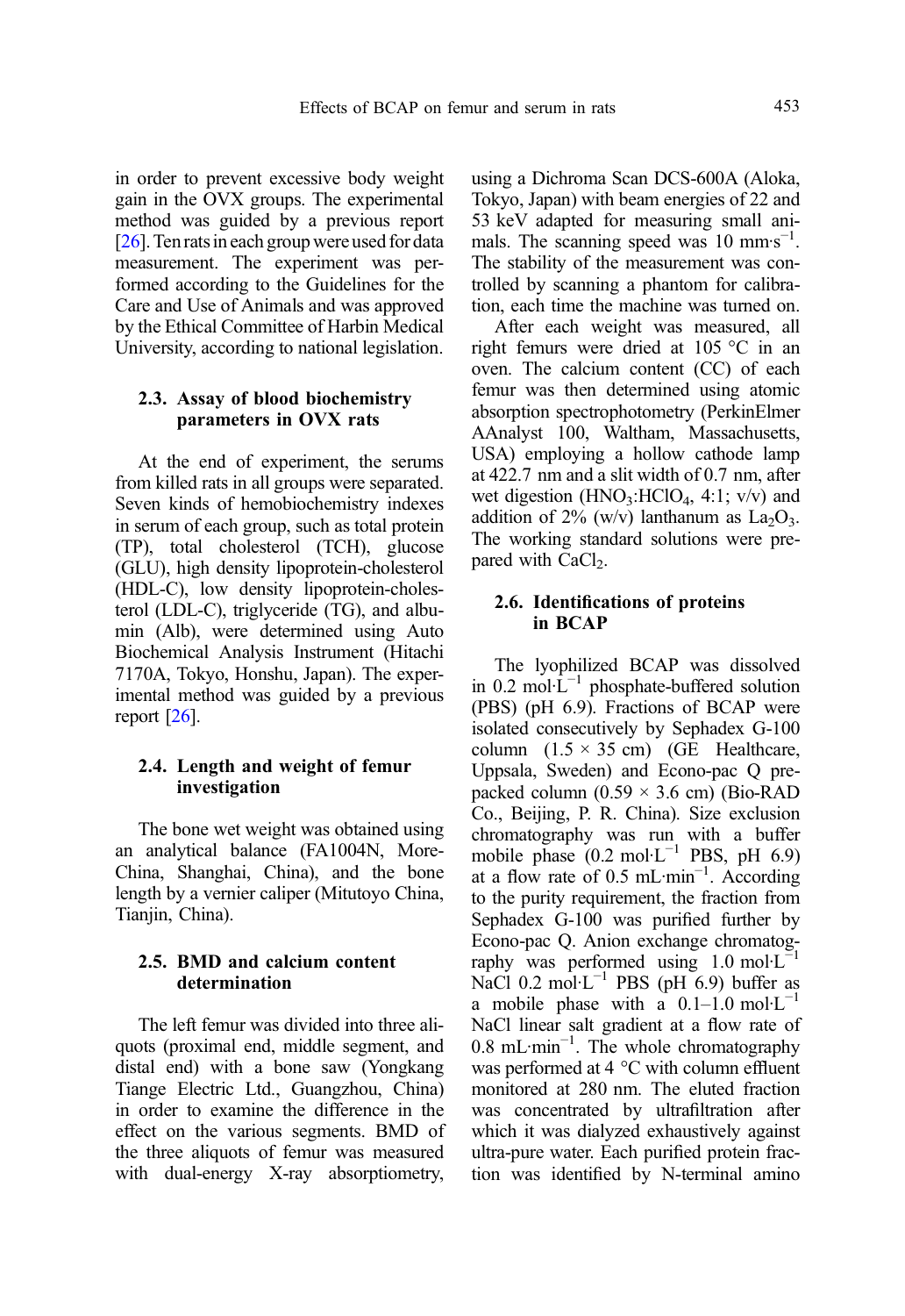acid sequence analysis technique at the National Center of Biomedical Analysis of China.

#### 2.7. Statistical analysis

A total of 60 rats (12 per group) were used in the trial and 10 rats selected randomly from each group were used for statistical analysis. Differences among the groups were determined by one-way analysis of variance. All statistical calculations were performed using the SPSS (Statistical Product and Service Solutions) 11.0 package software (SPSS Inc., Chicago, Illinois, USA). Significance was assigned at  $P < 0.05$ . Values and graphs are expressed and shown as mean values with standard deviation (SD).

# 3. RESULTS

#### 3.1. Assay of HP in normal and OVX rats

TP, TCH, GLU, HDL-C, LDL-C, TG, and Alb in serum were determined using Auto Biochemical Analysis Instrument. As shown in [Table II,](#page-6-0) TCH in group B was significantly higher than that in groups A, C1, C2, and C3 ( $P < 0.05$ ). GLU in groups B and C1 was higher than that in group A  $(P < 0.05)$ . GLU in groups C2 and C3 were not significantly different from that in groups A, B, and C1  $(P > 0.05)$ . TG in groups C1 and C3 was not significantly different from that in groups A, B, and C2, although TG in group C2 was lower than that in group B ( $P < 0.05$ ). As for HDL-C, LDL-C, TP, and Alb, each HP in all groups has no distinct difference, respectively  $(P > 0.05)$ .

In the mass, BCAP has no positive or passive effects on blood biochemistry parameters of rats, which indicated that BCAP can be added to food as a functional

additive without negative activity on serum of normal and OVX rats.

# 3.2. Effect of BCAP on femur weight of rats

The values of weight/length (*W/L*) of group B, left and right femurs, were significantly lower than those of group A  $(P < 0.05)$  [\(Tab. III\)](#page-7-0). The values of  $W/L$ (both left and right) in groups C1, C2, and C3 were all higher than those of groups A and B. Meanwhile, the values among groups C1, C2, and C3 had no obvious difference  $(P > 0.05)$ , which indicated that BCAP has positive effect on femur of rats. Therefore, it is possible that BCAP has a positive effect on the growth of femur in rats, but not in a dose-dependent manner.

There are many well-known factors affecting  $W/L$ , such as the average area of cross-section, the CC of marrow, and the density of marrow. Hence,  $W/L$  is not an density of marrow. Hence, W/L is not an effective index of BMD, even though it can be an indirect reflection of BMD. The lower values of W/L of group B compared with those of group A could be caused by a lower BMD and (or) a higher length. Based on the above results, W/L cannot reflect the change in bone density of rats directly. It may be used as an indirect indicator of the BCAP effect on bone growth. Therefore, BMD determination becomes necessary to reflect the situation of bone loss in OVX rats.

# 3.3. Effect of BCAP on CC of femur of rats

[Figure 1](#page-7-0) shows that the CC in femur of rats in group B was lower than that of group  $\overline{A} (P \le 0.05)$ , indicating a successful ovariectomizing operation. CC of groups C1, C2, and C3 was higher than those of groups B and A ( $P < 0.05$ ). This suggests that BCAP had an affirmative effect on the calcium metabolism of femur in rats, which can alleviate or suppress the CC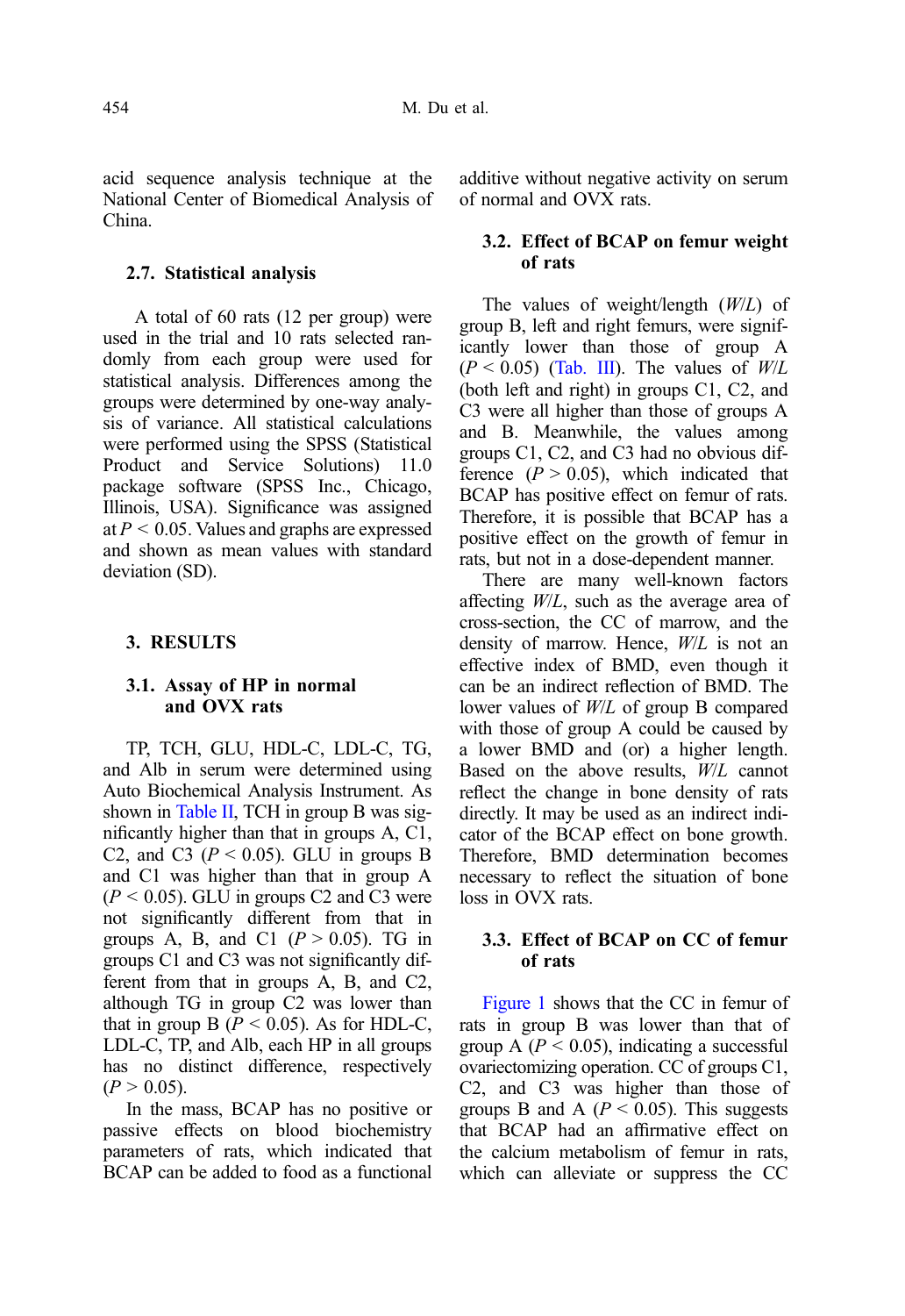<span id="page-6-0"></span>**Table II.** Results (mean  $\pm$  SD,  $n = 10$ ) of hemobiochemical index determination.

| Indexes                       |                                  |                             | C1                          | C <sub>2</sub>                 | C <sub>3</sub>                    |
|-------------------------------|----------------------------------|-----------------------------|-----------------------------|--------------------------------|-----------------------------------|
| $TCH$ (mmol·L <sup>-1</sup> ) | $2.1286 \pm 0.1309^{\rm a}$      | $2.5339 \pm 0.2286^{\circ}$ | $2.1558 \pm 0.1653^{\circ}$ | $2.3940 \pm 0.2287^{\circ}$    | $2.3760 \pm 0.2722^{\text{a}}$    |
| $GLU$ (mmol $\cdot L^{-1}$ )  | $5.65 \pm 0.65^{\rm b}$          | $4.78 \pm 0.50^{\circ}$     | $4.68 \pm 0.49^a$           | $4.96 \pm 0.45^{ab}$           | $5.44 \pm 0.55^{ab}$              |
| $TG \text{ (mmol·L}^{-1})$    | $0.4202 \pm 0.0371^{\mathrm{a}}$ | $0.5420 \pm 0.0497^{\rm b}$ | $0.5043 \pm 0.0385^{ab}$    | $0.4619 \pm 0.0367^{\rm a}$    | $0.4924 \pm 0.0252$ <sup>ab</sup> |
| $HDL-C$ (mmol· $L^{-1}$ )     | $1.1938 \pm 0.1091^{\mathrm{a}}$ | $1.2572 \pm 0.0997^{\rm a}$ | $1.1783 \pm 0.1125^{\rm a}$ | $1.1813 \pm 0.1043^{\text{a}}$ | $1.2474 \pm 0.1207^{\rm a}$       |
| LDL-C $(mmol·L^{-1})$         | $0.5873 \pm 0.0935^{\rm a}$      | $0.5321 \pm 0.0898^{\rm a}$ | $0.5908 \pm 0.0721^{\circ}$ | $0.5987 \pm 0.0949^{\rm a}$    | $0.5791 \pm 0.0744^{\circ}$       |
| $TP(g \cdot L^{-1})$          | $63.29 \pm 5.05^{\circ}$         | $64.36 \pm 4.39^{\circ}$    | $63.71 \pm 5.06^{\circ}$    | $65.59 \pm 4.89^{\circ}$       | $63.90 \pm 3.17^{\circ}$          |
| Alb $(g \cdot L^{-1})$        | $30.96 \pm 2.86^{\circ}$         | $31.36 \pm 2.61^a$          | $32.44 \pm 2.26^{\circ}$    | $30.68 \pm 2.66^{\circ}$       | $31.78 \pm 2.48^{\circ}$          |

*Note*: A, sham operation; B, OVX model control; C1, OVX rats gavaged with BCAP of 0.04 g·d<sup>-1</sup>; C2, OVX rats gavaged with BCAP of 0.20 g·d<sup>-1</sup>; C3, OVX rats gavaged with BCAP of 0.40 g·d<sup>-1</sup>. Values followed by different single letters in the same column are significantly different (P < 0.05). a, b Values are not significantly different with value followed by letter a or b in the same row ( $P > 0.05$ ).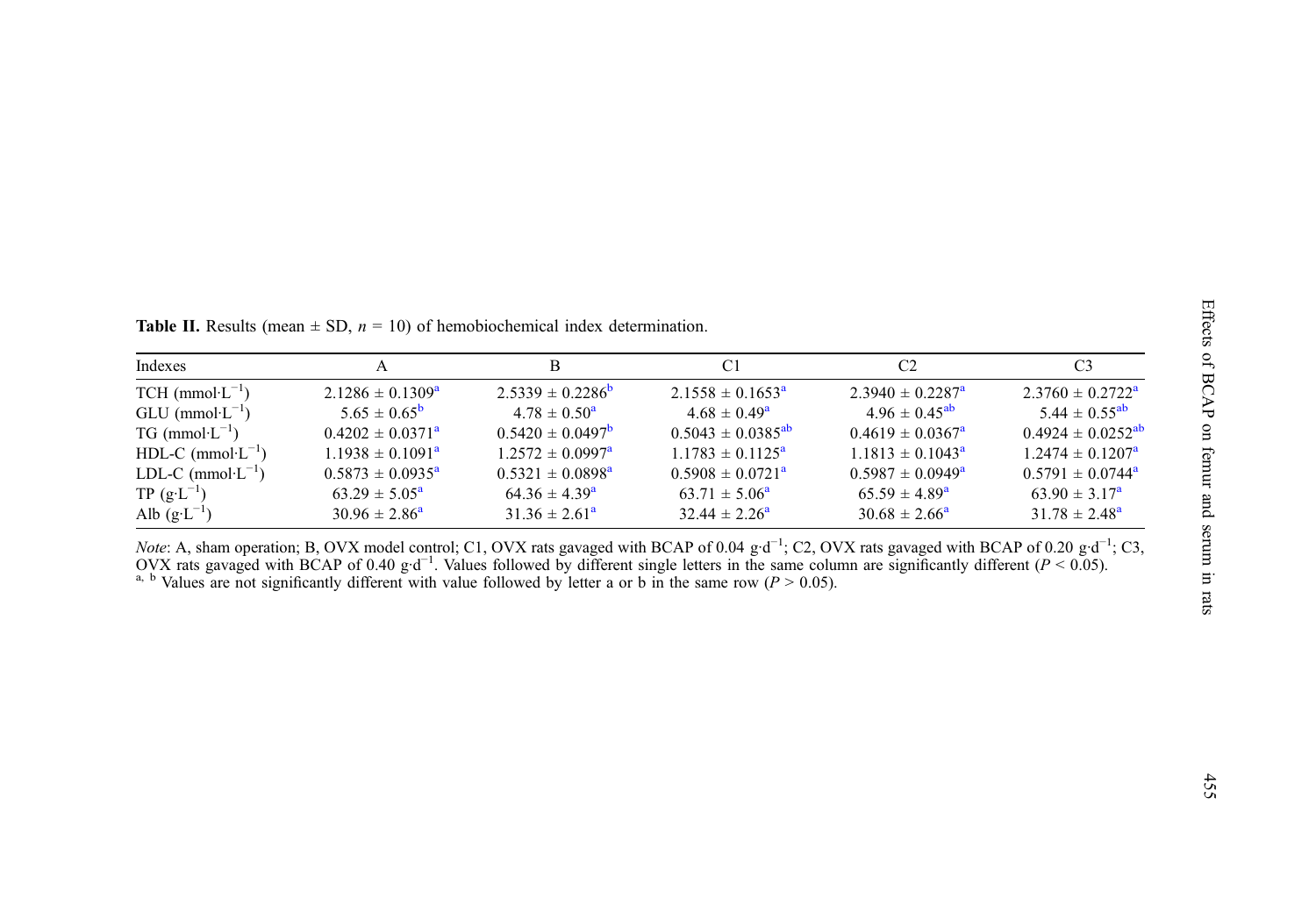| Group          | Left femur $W/L$ (g·cm <sup>-1</sup> ) | Right femur $W/L$ (g·cm <sup>-1</sup> ) |
|----------------|----------------------------------------|-----------------------------------------|
| A              | $0.2252 \pm 0.0113^b$                  | $0.2243 \pm 0.0103^b$                   |
| B              | $0.2173 \pm 0.0101^{\text{a}}$         | $0.2156 \pm 0.0100^a$                   |
| C <sub>1</sub> | $0.2357 \pm 0.0152^{\circ}$            | $0.2347 \pm 0.0127$ <sup>c</sup>        |
| C <sub>2</sub> | $0.2309 \pm 0.0128$ <sup>c</sup>       | $0.2306 \pm 0.0175$ <sup>c</sup>        |
| C <sub>3</sub> | $0.2312 \pm 0.0071$ <sup>c</sup>       | $0.2302 \pm 0.0093^{\circ}$             |

<span id="page-7-0"></span>**Table III.** Results (mean  $\pm$  SD,  $n = 10$ ) of femur *W/L*.

*Note*: A, sham operation; B, OVX model control; C1, OVX rats gavaged with BCAP of 0.04 g·d<sup>-1</sup>; C2, OVX rats gavaged with BCAP of 0.40 g·d<sup>-1</sup>. Values followed by different letters in the same column are significantly different ( $P < 0.05$ ).



**Figure 1.** CC of femur (mean  $\pm$  SD,  $n = 10$ ). The CC of each right femur was determined using atomic absorption spectrophotometry method. A, sham operation; B, OVX model control; C1, OVX rats diet with BCAP of 0.04  $g d^{-1}$ ; C2, OVX rats diet with BCAP of 0.20  $g d^{-1}$ ; C3, OVX rats diet with BCAP of 0.40 g·d<sup>-1</sup>. Values followed by different letters are significantly different  $(P < 0.05)$ .

declining that had resulted from the OVX; i.e. BCAP had curative effects on osteoporosis in aged rats. However, it was interestingly observed that CC of the group diet with low dose  $(Cl, 0.04 \text{ g} \cdot \text{d}^{-1})$  was significantly different  $(P < 0.05)$  from the<br>groups C2  $(0.20 \text{ g} \cdot \text{d}^{-1})$  and C3  $(0.20 \text{ g} \cdot \text{d}^{-1})$ and  $(0.40 \text{ g} \cdot d^{-1})$ , but C2 and C3 did not differ significantly  $(P > 0.05)$ . Furthermore, it presents the trend that  $C1 > C2 > C3$ , in the reverse sequence of dosages. Based on the results above, at the present dose tested, the diet dosage of 0.04  $g \cdot d^{-1}$  was more suitable for CC of femur in OVX rats.

#### 3.4. Effect of BCAP on BMD of rats

The results of BMD determination are shown in [Figure 2](#page-8-0). BMD of proximal end, middle segment, and distal end in group B was all lower than those of group A significantly, which indicated bone loss due to the estrogen declining in OVX rats. This observation is consistent with the results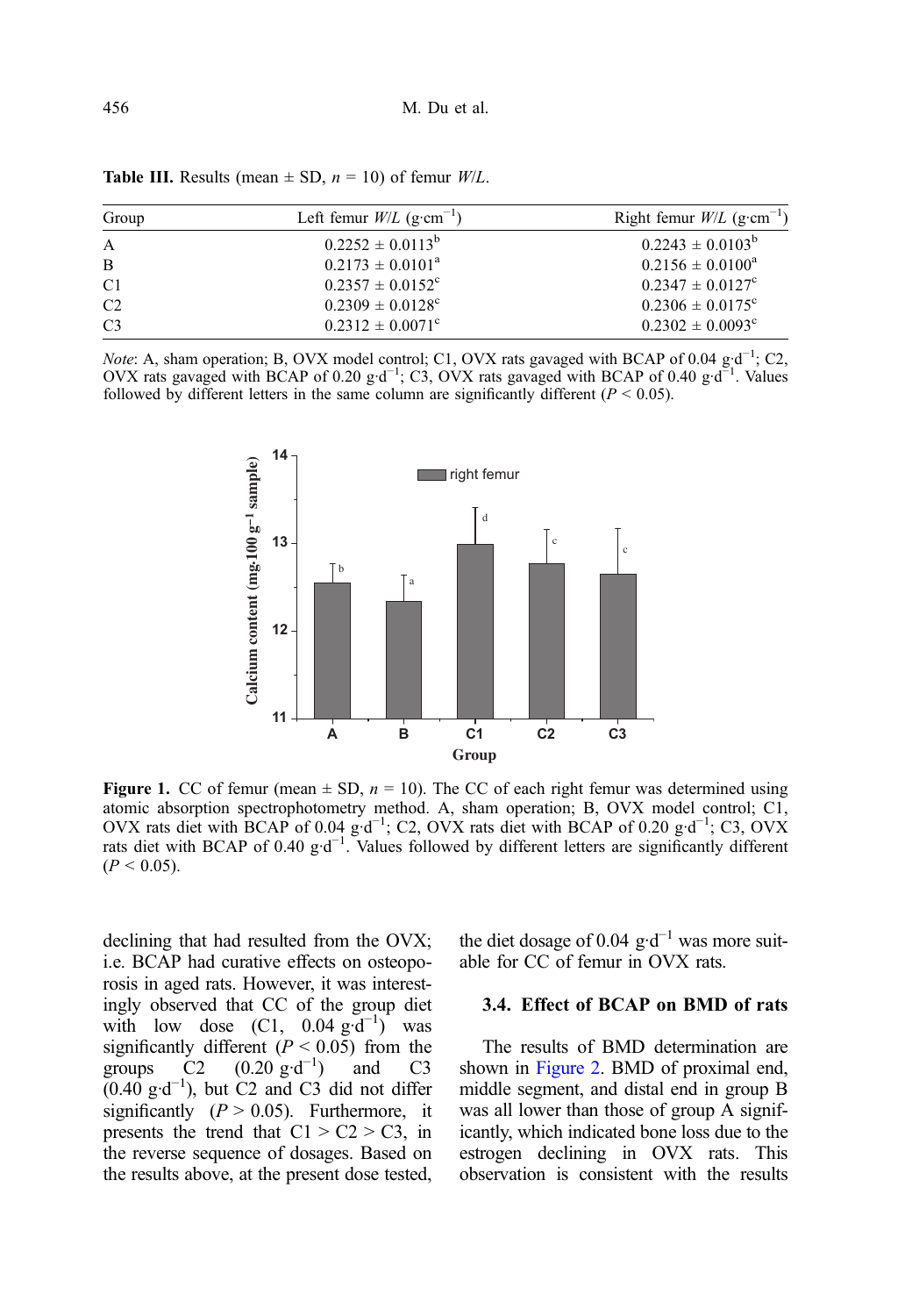<span id="page-8-0"></span>

**Figure 2.** Effect on BMD (mean  $\pm$  SD,  $n = 10$ ). BMD was measured using dual-energy X-ray absorptiometry. Proximal, proximal end; middle, middle segment; distal, distal end. A, sham operation; B, OVX model control; C1, OVX rats diet with BCAP of 0.04 g·d<sup>-1</sup>; C2, OVX rats diet with BCAP of 0.20  $g d^{-1}$ ; C3, OVX rats diet with BCAP of 0.40  $g d^{-1}$ . Values followed by different single letters are significantly different ( $P < 0.05$ ).

of the CC assay above and further confirms that the establishment of animal model was successful.

BMD of groups C1, C2, and C3 was higher than that of groups A and B significantly. C1 was the highest among the five groups and markedly higher than C2 and C3. However, the effects of C2 and C3 were similar, which may be caused by the dual effects of BCAP on both osteoblasts and osteoclasts. Moreover, the three doses of BCAP exhibited stronger activity on BMD of distal end of bone, which was also reported by an other research [[26\]](#page-11-0). Therefore, it seemed that BCAP inhibited the bone loss due to the estrogen declining in OVX rats and had positive effects on BMD. Diet with a lower dosage exhibited a stronger activity.

#### 3.5. Composition of BCAP

After loading the BCAP sample onto a Sephadex G-100 column, the elution profile showed three major fractions. Based on the purity requirement, one of the three fractions was collected and subjected to Econo-pac Q column, with a typical elution profile revealing three major fractions. Under the conditions used in this study, five isolated fractions existed after the above procedures. The proteins in four among five fractions were purified to homogeneity based on the BCAP preparation and subsequent separation by size exclusion chromatography and anion exchange chromatography. According to the N-terminal amino acid sequence analysis results, lactoferrin (LF), osteopontin (OPN), IGF-2, and epidermal growth factor (EGF) were identified to the dominant proteins in BCAP. Moreover, the other fraction was a mixture dominated by peptides with low molecular weight  $\left($  < 10 kg·mol<sup>-1</sup>) [\[9](#page-11-0)].

#### 4. DISCUSSION

When a rat is ovariectomized, some subsequent symptoms emerge, including declining estrogen levels, increasing body weight, uterus atrophy, and osteoporosis,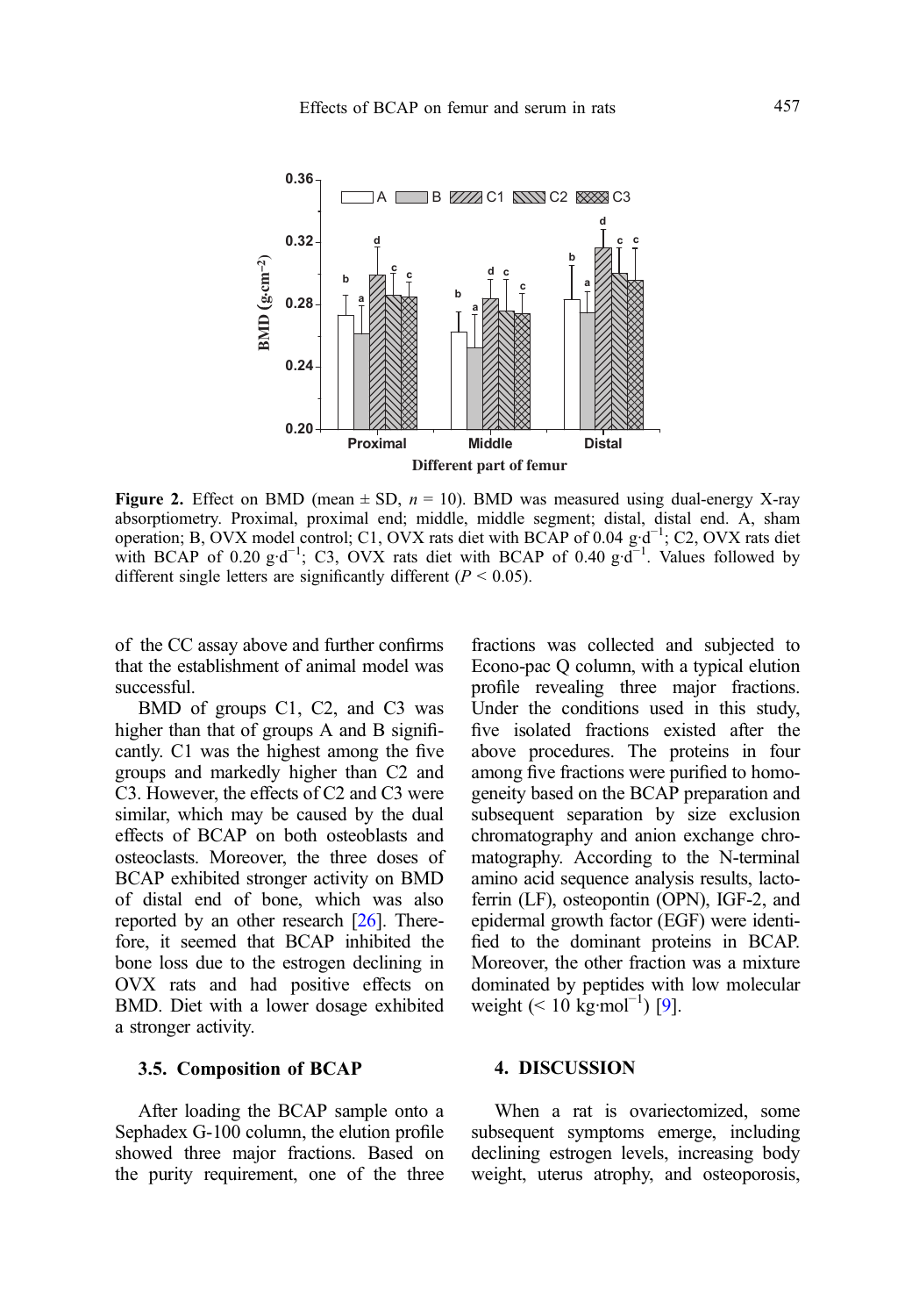which are typical characteristics of menopausal females [\[6,](#page-10-0) [35](#page-12-0)]. The model of OVX female rats has been widely adopted as a representative model of osteoporosis for menopausal females or as a model of bone loss associated with the menopause [\[4](#page-10-0), [33,](#page-12-0) [44,](#page-12-0) [46](#page-12-0)].

Based on the results of W/L, there could be many effective factors to indicate the density of femur directly, such as weight, length, marrow content, marrow density, and the average area of cross-section of femur. With precise measurement of bone<br>volume unavailable.  $W/L$  could not be the valid evidence of BMD.  $W/L$  was merely valid evidence of BMD. W/L was merely an indirect clue of the effects on bone growth as suggested by previous research [\[26](#page-11-0)].

This study revealed that BCAP with 0.04  $g \cdot d^{-1}$  significantly increased CC and BMD of the proximal end, the middle segment, and the distal end of femur in OVX rats. This positive effect was true for the distal end. It is known that the distal end of femur consists of cancellous bone enriched in trabecular bone and the diaphysis of bone mainly consists of cortical bone. The density of cortical bone changes slower than that of cancellous bone with the development of femur and could not be observed during a short period [[24](#page-11-0), [31](#page-12-0), [38,](#page-12-0) [42\]](#page-12-0). Therefore, during the 12-week experimental period in this study, the changes in BMD of the distal end of femur in the groups of rats treated with different doses of BCAP were more significant compared with the changes in the proximal end and middle segment.

In the study by Yao et al. [\[47\]](#page-12-0), the proliferation of neonatal rat calvaria osteoblastic cells in the medium which were treated with BCE took place. The growth rates were all stimulated in dose dependence at the range of 0.002–20 mg·mL<sup>-1</sup>, but the activity of BCE would be inhibited if the dose exceeded continuously [\[47\]](#page-12-0). There are many kinds of growth factors in BC, such as EGF, IGF-1, and IGF-2. These growth factors are capable of promoting the miosis

of osteoblasts from juvenile cells, inducing the synthesis of collagen and matrix protein by osteoblasts, and consequently promoting the formation of bone matrix, calcifying the bone, and increasing BMD. Francis [[12](#page-11-0)] and Francis et al.  $[13]$  $[13]$  reported that there are many acid stable proteins with low molecular weight in colostrums, such as IGF-1 and IGF-2 and other growth factors. These proteins have positive effects on protein synthesis of L6 myoblasts responsible for the proliferation and differentiation of rat osteoblasts.

The effect of basic proteins from whey of bovine milk on BMD of OVX rats had been investigated by Lu et al. [\[26](#page-11-0)] MBP was reported to exhibit positive activities on BMD of OVX rats at an optimum dosage of 0.01  $g$ ·(kg·bw)<sup>-1</sup>. In this study, BCAP with all dosages had positive effects on BMD of OVX rats. BMD of group C2  $(BCAP-0.20 \text{ g} \cdot \text{d}^{-1})$  and group C3 (BCAP- $0.40$  g·d<sup>-1</sup>) did not differ significantly and was lower than that of group C1 (BCAP-0.04 g·d−<sup>1</sup> ), which indicated that BCAP  $(0.04-0.40 \text{ g} \cdot d^{-1})$  exhibited activity on BMD not in dose-dependent manner. The dose-dependent manner may exist only in dosages <  $0.04$  g·d<sup>-1</sup>. The low dosages tested had better effect on BMD than medium and high dosages. This finding is consistent with the previous reports and is believed to be caused mainly by a result of two kinds of factors. First, growth factors exert a passive feedback effect when the dosage is excessively high. Second, the growth factors in BC regularly exist in pairs, as some growth factors have stimulatory effects on osteoblasts and other growth factors on osteoclasts. The twin growth factors induce opposing activities and limit each other's activity, and there is a dynamic balance between their effects in the course of metabolism [\[10,](#page-11-0) [15,](#page-11-0) [18,](#page-11-0) [25,](#page-11-0) [28,](#page-11-0) [29](#page-11-0), [32](#page-12-0)]. Based on the relationship of the dosages tested and their effects on bone growth, there exists great potential to optimize the dosage level in future experiments.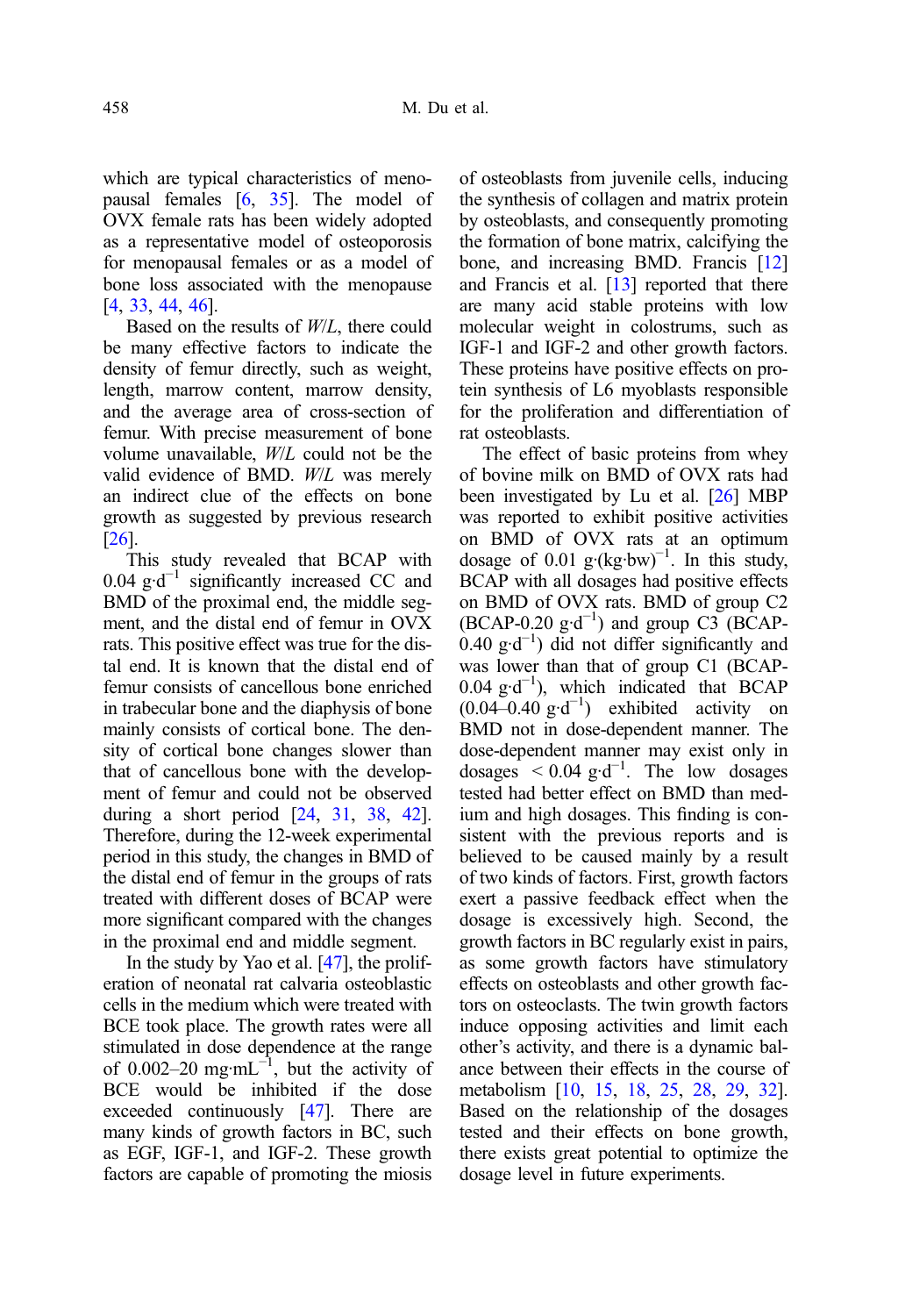<span id="page-10-0"></span>Four kinds of dominant proteins in BCAP, LF, OPN, EGF, and IGF-2 were identified by us. LF has an alkaline pI value (8.0–8.6) and appears in BCAP, which can probably account for protein-protein interactions. It has been demonstrated that LF can electrostatically associate with OPN and bind to OPN immobilized on a column [3, [11\]](#page-11-0). In addition, a group of peptides with low molecular weight (< 10 kg·mol−<sup>1</sup> ) were found in BCAP; the authors presumed that these peptides are growth factors, such as IGF-1 or other functional peptides, immigrating with other proteins in BCAP in anion exchange chromatography. Many studies on the direct or indirect effects of these functional proteins on osteoporosis have been reported [5, 8, [11](#page-11-0), [26,](#page-11-0) [29,](#page-11-0) [36](#page-12-0), [37](#page-12-0)]. They are closely associated with development and maintenance of bone, stimulation of the growth of osteoblasts and inhibition of osteoclasts, and prevention and treatment of osteoporosis.

The nutrition and safety of functional additives of food have attracted more attention, and BC and BCAP did not make an exception. The nutritional and physiological safety of BC was evaluated by Davis et al. [7]. Results showed that rats exhibited no biochemical, physical, or histopathological abnormalities after being fed for 90 days with a chow supplemented with up to 10% colostrums.

It is well known that blood biochemistry parameter is a valid reflection of the permeability of organic cells and the metabolism function of organ. Results in this study have shown that all dosages of BCAP (0.04– 0.40 g·d−<sup>1</sup> ) have no obvious effects on the blood biochemistry parameters, and there was no significant difference among the parameters of groups C1, C2, and C3. The results indicate that BCAP have no potential hazard on blood lipids under present experimental condition. Further studies in human beings are required to confirm the long-term safety of colostrums consumption.

Acknowledgments: This study was supported by Natural Scientific Research Innovation Foundation in Harbin Institute of Technology (HIT. NSRIF. 2008. 20). Moreover, we thank Dr. S. Wang in College of Public Health, Harbin Medical University, for his technical assistance on animal experiments, and we also thank Dr. S. Zeng in School of Agriculture and Applied Sciences, Langston University, for his help in our manuscript writing.

#### **REFERENCES**

- [1] American Institute of Nutrition, Report of the American Institute of Nutrition ad hoc committee on standards for nutritional studies, J. Nutr. 107 (1977) 1340–1348.
- [2] American Institute of Nutrition, Second report of the ad hoc committee on standards for nutritional studies, J. Nutr. 110 (1980) 1726.
- [3] Azuma N., Maeta A., Fukuchi K., Kanno C., A rapid method for purifying osteopontin from bovine milk and interaction between osteopontin and other milk proteins, Int. Dairy J. 16 (2006) 370–378.
- [4] Compston Juliet E., Sex steroid and bone, Physiol. Rev. 81 (2001) 419–444.
- [5] Cornish J., Callon K.E., Naot D., Palmano K.P., Banovic T., Bava U., Watson M., Lin J.M., Tong P.C., Chen Q., Chan V.A., Reid H.E., Fazzalari N., Baker H.M., Baker E.N., Haggarty N.W., Grey A.B., Reid I.R., Lactoferrin is a potent regulator of bone cell activity and increases bone formation in vivo, Endocrinology 145 (2004) 4366– 4374.
- [6] Cui L., Wu T., Liu X., Liu Y., Low dose estrogen combined with traditional Chinese medicine prevents osteoporosis in ovariectomized rats, Chin. J. Osteoporos. 9 (2003) 200–204 [in Chinese].
- [7] Davis P.F., Greenhill N.S., Rowan A.M., Schollum L.M., The safety of New Zealand bovine colostrums: nutritional and physiological evaluation in rats, Food Chem. Toxicol. 45 (2007) 229–236.
- [8] Denhardt D.T., Noda M., O'Regan A.W., Pavlin D., Berman J.S., Osteopontin as a means to cope with environmental insults: regulation of inflammation, tissue remodeling, and cell survival, J. Clin. Investig. 107 (2001) 1055–1061.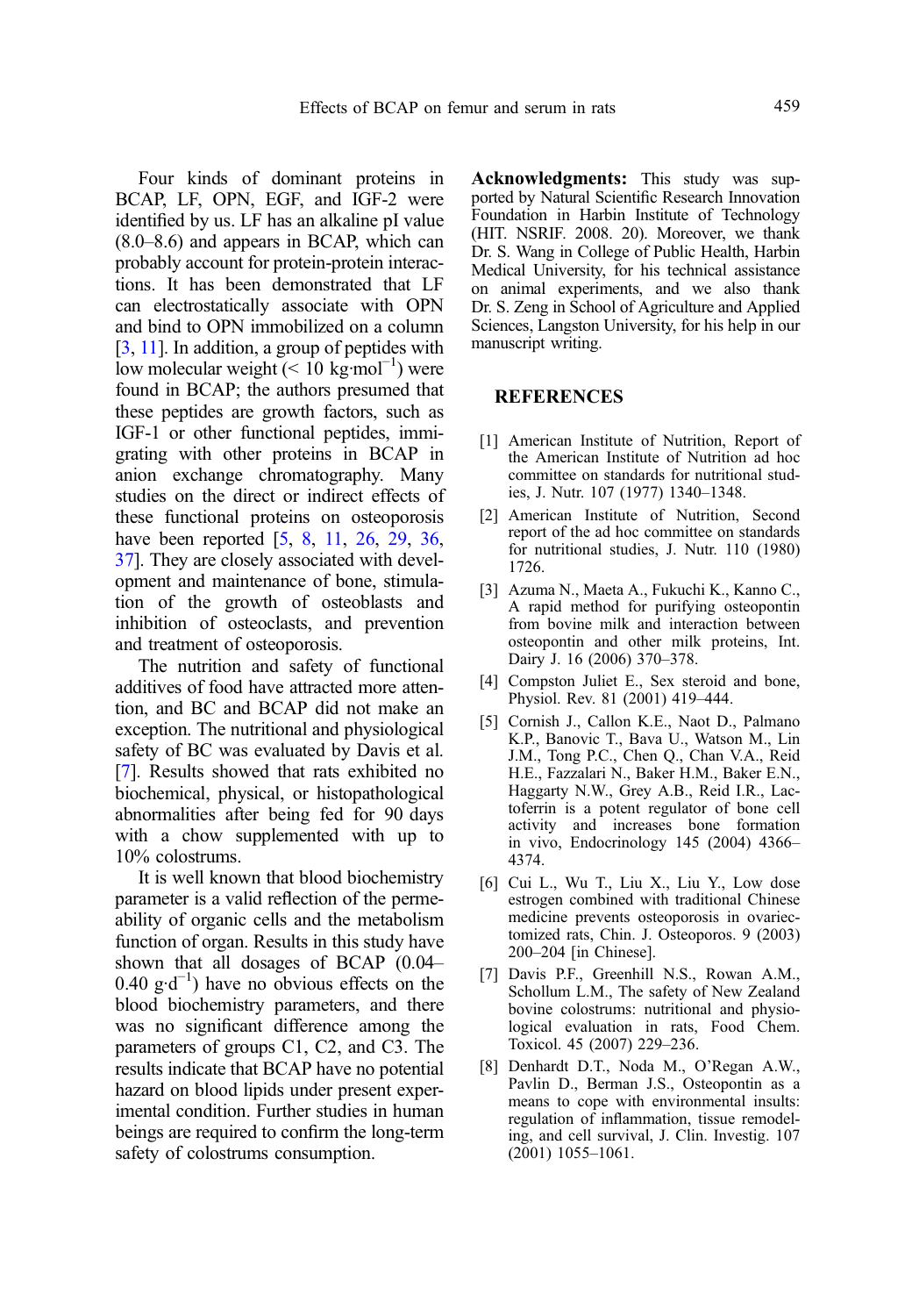- <span id="page-11-0"></span>[9] Du M., Xu W., Yi H., Han X., Zhang L., Beneficial effects of bovine colostrum acid protein on bone properties of ovariectomized rats, 19th International Congress of Nutrition 2009, Bangkok, Thailand.
- [10] Ermond V.B., Clemens L., Marcel K., Socrates P., Independent pathways in the modulation of osteoclastic resorption by intermediates of the mevalonate biosynthetic pathway: the role of the retinoic acid receptor, Bone 38 (2006) 167–171.
- [11] Fong B.Y., Norris C.S., Palmano K.P., Fractionation of bovine whey proteins and characterisation by proteomic techniques, Int. Dairy J. 18 (2008) 23–46.
- [12] Francis G.I., Purification and partial sequence analysis of insulin like growth factor 1 from bovine colostrums, Biochem. J. 233 (1986) 207–210.
- [13] Francis G.L., Upton F.M., Ballard F.J., McNeil K.A., Wallace J.C., Insulin-like growth factors 1 and 2 in bovine colostrum. Sequences and biological activities compared with those of a potent truncated form, Biochem. J. 251 (1988) 95–103.
- [14] Ginty F., Rennie K.L., Mills L., Stear S., Jones S., Prentice A., Positive, site-specific associations between bone mineral status, fitness, and time spent at high-impact activities in 16- to 18-year-old boys, Bone 36 (2005) 101–110.
- [15] Goff J., Reinhardt T., Lee S., Hollis B., Parathyroid hormone-related peptide content of bovine milk and calf blood assessed by radioimmunoassay and bioassay, Endocrinology 129 (1991) 2815–2819.
- [16] Gu W., Kirsten L.R., Lin X., Wang Y.F., Yu Z.J., Differences in bone mineral status between urban and rural Chinese men and women, Bone 41 (2007) 393–399.
- [17] Jouan P.N., Pouliot Y., Gauthier S.F., Laforest J.P., Hormones in bovine milk and milk products: a survey, Int. Dairy J. 16 (2006) 1408–1414.
- [18] Kazuya O., Akihide N., Morihiro M., Masanori I., Atsunori F., Jun H., Hideki Y., Iichiro S., Adiponectin increases bone mass by suppressing osteoclast and activating osteoblast, Biochem. Biophys. Res. Commun. 331 (2005) 520–526.
- [19] Kelly G.S., Bovine colostrums a review of clinical uses, Altern. Med. Rev. 8 (2003) 378–394.
- [20] Kruger C.L., Marano K.M., Morita Y., Takada Y., Kawakami H., Kobayashi T., Sunaga M., Furukawa M., Kawamura K., Safety evaluation of a milk basic protein fraction, Food Chem. Toxicol. 45 (2007) 1301–1307.
- [21] Kruger M.C., Plimmer G.G., Schollum L.M., Haggarty N., Ram S., Palmano K., The effect of whey acidic protein fractions on bone loss in the ovariectomised rat, Br. J. Nutr. 93 (2005) 244–252.
- [22] Kruger M.C., Poulsen R.C., Schollum L., Haggarty N., Ram S., Palmano K., A comparison between acidic and basic protein fractions from whey or milk for reduction of bone loss in the ovariectomised rat, Int. Dairy J. 16 (2006) 1149–1156.
- [23] Lee J., Kwon S.H., Kim H.M., Fahey S.N., Knighton D.R., Sansom A., Effect of growth protein-colostrum fraction on bone development in juvenile rats, Biosci. Biotechnol. Biochem. 72 (2008) 1–6.
- [24] Li X.J., Jee W.S., Age-related changes of cancerous and cortical bone histomorphometry in female Sprague-Dawley rats, Cells Mater. 1 (1991) 25–35.
- [25] Li Z., Kong K., Qi W., Osteoclast and its roles in calcium metabolism and bone development and remodeling, Biochem. Biophys. Res. Commun. 343 (2006) 345– 350.
- [26] Lu Y., Chai W., Lin X., Effect of milk basic protein on rat bone mineral density, J. Hyg. Res. 36 (2007) 37–40 [in Chinese].
- [27] Morita Y., Matsuyama H., Serizawa A., Takeya T., Kawakami H., Identification of angiogenin as the osteoclastic bone resorption-inhibitory factor in bovine milk, Bone 42 (2008) 380–387.
- [28] Nakamura A., Ly C., Cipetić M., Natalie A.S., Vieusseux J., Kartsogiannis V., Bouralexis S., Saleh H., Zhou H., Price J.T., Martin T.J., Kong W.N., Matthew T.G., Julian M.W.Q., Osteoclast inhibitory lectin (OCIL) inhibits osteoblast differentiation and function in vitro, Bone 40 (2007) 305–315.
- [29] Okuda N., Takeda S., Shinomiya K., Muneta T., Itoh S., Noda M., Asou Y., ED-71, a novel vitamin D analog, promotes bone formation and angiogenesis and inhibits bone resorption after bone marrow ablation, Bone 40 (2007) 281–292.
- [30] Pouliot Y., Gauthier S.F., Milk growth factors as health products: some technological aspects, Int. Dairy J. 16 (2006) 1415–1420.